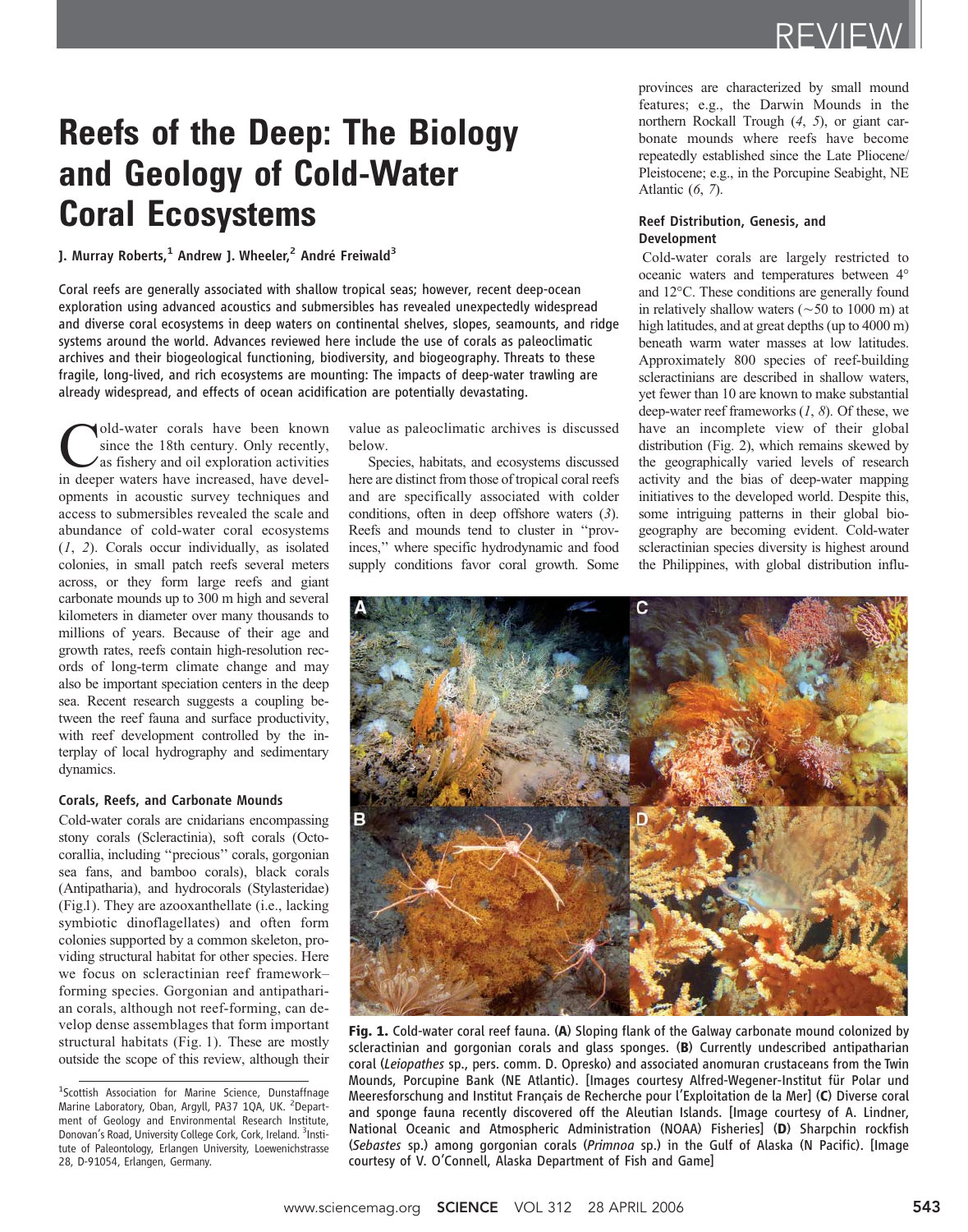enced by seawater carbonate chemistry (9). Recent work shows a striking relationship between the number of cold-water scleractinian occurrences and the depth of the aragonite saturation horizon (ASH). This may help explain the abundance of coral records in the NE Atlantic, where the ASH is  $>2000$  m deep, compared with the paucity of records from the N Pacific, where the ASH is as shallow as 50 to 600 m and the coral fauna is dominated by octocorals and stylasterids (9, 10).

Reefs develop after an initial settlement of a coral larva to a hard substratum. As a coral grows, polyps in older portions die, and the skeleton becomes increasingly vulnerable to bioeroders (notably, clionid sponges) and mechanical breakage. Bioeroded skeletons may break, fall to the seabed, and extend the

perimeter of the reef patch. These processes are fundamental in creating the reef framework that, over time, baffles and traps mobile sediment. Provided that coral growth keeps pace with sediment infill, localized mound formation is initiated (11, 12). The development of deepwater reef mounds and their colonization can be thought of in a cyclical sense, with the associated community predicted to vary with the stage of reef development and available microhabitats (Fig. 3).

Lophelia pertusa reefs on the Norwegian shelf and carbonate mounds in the Porcupine Seabight were thought to be related to light hydrocarbon seepage, a concept later developed into a hydraulic theory of cold-water coral reef development (13). However, isotopic compositions of coral skeleton and tissue are not compatible with a seepage-based food chain (14), and although some reefs are reported close to seeps and pockmarks, many, if not most, are not. In May 2005, the International Ocean Drilling Program (IODP) Expedition 307 drilled to the base of the Challenger Mound in the Porcupine Seabight and found no gas accumulation beneath or within the mound and no evidence that mound growth was initiated by hydrocarbon seepage (7). Conversely, mound growth appears to be initiated at several sites over a wide area upon an unconformity followed by a rapid period of mound growth and coalescence. We believe this may indicate that clusters of small mounds may, over time and under favorable environmental conditions, form giant carbonate mounds.

#### Trophic Dynamics

Unlike the predictions of the hydraulic theory, recent research shows that cold-water corals are



Fig. 2. Current global distribution of reef framework–forming cold-water corals [modified from (1)].

fueled by primary productivity in surface waters and subsequent food transport to the sea floor (14). Corals are frequently reported from sites with locally accelerated currents, or from areas of the continental slope where internal tidal waves enhance seabed food supply. Around topographic highs, such as the Porcupine Bank in the NE Atlantic, currents trap nutrient-rich waters above the bank that, under certain conditions of bottom slope and density stratification, may drain slowly off-slope through the benthic boundary layer (Ekman drainage) and supply food to the coral reefs associated with large carbonate mounds on its slopes (15). Recent studies in the Darwin Mounds found fresh labile material, including lipids and polyunsaturated fatty acids, present at depths of almost 1 km  $(16)$ . Coral lipid and nitrogen isotope compositional analysis suggests that L. pertusa and Madrepora oculata rely predominantly on a zooplankton diet; but compared with M. oculata, L. pertusa is enriched in monounsaturated fatty acids and *d*15N, has far larger polyps, and has been seen capturing live zooplankton in the field. It is therefore possible that these two species adopt different feeding strategies, although species-specific metabolic differences cannot be ruled out (17). Recent work on shallow-water scleractinians reinforces the view that corals are cosmopolitan consumers able to feed from suspended sediments, dissolved organic matter, bacteria, protozoans, and both zoo- and phytoplankton (18). Detrital and resuspended materials are likely to be important food sources for corals in deep waters. Sedimenttrap studies show that phytodetritus, fecal pellets, and zooplankton were the most substantial sources of particulate carbon available to coldwater coral communities on Galicia Bank in

the NE Atlantic  $(14)$ . Although currently unquantified, diurnally migrating zooplankton and over-wintering populations of calanoid copepods are likely to be ecologically important prey items.

# Reproductive Ecology and Population Genetics

Little is known about the reproduction of coldwater corals, despite its fundamental importance. Most shallow-water scleractinians are hermaphrodites, but the majority of cold-water corals studied to date are gonochoristic (have separate sexes). Seasonally enhanced food flux associated with spring phytoplankton blooms greatly influences benthic carbon flux and reproductive periodicity in deep-sea fauna. In the NE Atlantic, it seems that gamete production in L. pertusa follows phytodetrital food fall, and this species is likely to spawn before the following spring  $(19)$ .

The application of molecular tools to coldwater coral populations is a powerful approach to elucidate taxonomic and systematic relationships. For example, ribosomal RNA (rRNA) sequencing suggests that *M. oculata* may have been historically misclassified (20). The degree of reef connectivity can also be examined by using a molecular approach. Microsatellite and ribosomal internal transcribed spacer (ITS) sequence analyses indicate that *L. pertusa* is not a panmictic population in the NE Atlantic but seems to form discrete fjord and shelf populations (21). In the Darwin Mounds, microsatellite analysis shows that the coral population is clonal (21), and a histological study found no reproductive corals (22). In the Pacific Ocean, microsatellite studies suggest that the precious gorgonian coral Corallium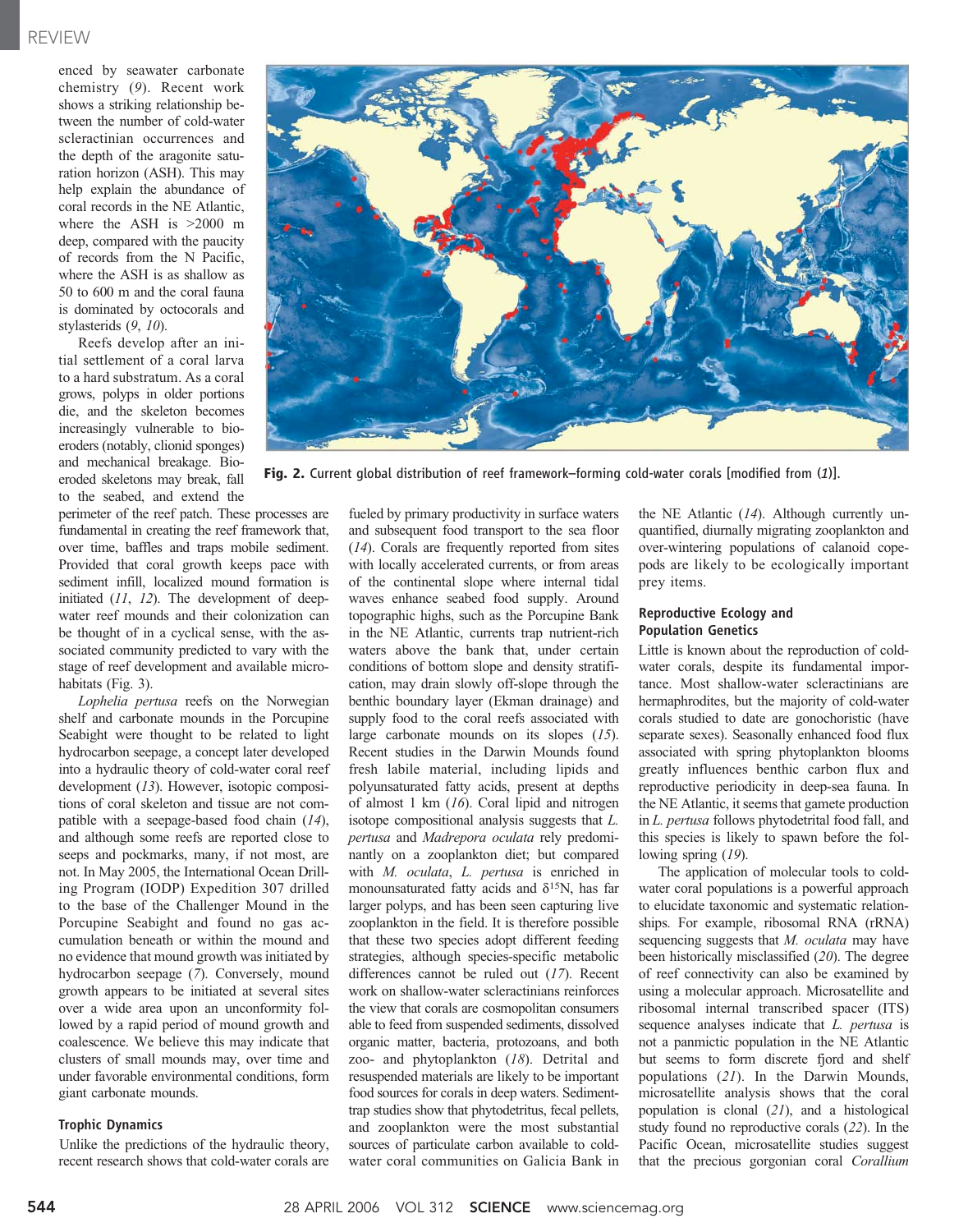lauuense is suffering inbreeding depression on Hawaiian seamounts, perhaps because of fishing pressure for its skeleton, which is used in jewelry making (23). Such information is vital to develop conservation policies, and we anticipate major advances in this area in the coming years as more genetic markers are developed and applied.

### Biodiversity and Endemism

Cold-water corals are arguably the most threedimensionally complex habitats in the deep ocean, providing niches for many species. For example, we know that over 1300 species have been found living on L. pertusa reefs in the NE Atlantic (24). Their biodiversity may be comparable to that found on tropical coral reefs, but few quantitative studies allowing regional comparisons have been made. We understand little of the functional relationships between species on cold-water coral reefs, and the reefs' importance as a fish habitat is unclear (8).

We also understand little of the connectivity between reef provinces. Seamounts trap ocean currents producing localized circulation patterns. Under these conditions, larvae could be retained, which would limit species' dispersal, promote local adaptation, and potentially enhance rates of speciation (25). Although very few of the estimated 30,000 to 50,000 seamounts have been studied, species endemism appears to be high. For example, up to 34% of species on SW Pacific seamounts were newly discovered and potentially endemic. Because there were few common species between seamounts in this region, it is possible that, especially along ridge systems, seamounts may be analogous to island groups (26). Cold-water coral reefs are frequently reported from seamounts; therefore, given their species diversity, propensity to localized circulation patterns, and longevity, cold-water coral reefs may be major speciation centers.

#### Longevity and Paleoclimatic Archives

Cold-water coral reef and mound development in the NE Atlantic reflect environmental change over geological time scales corresponding to recurrent glacial cycles. In northern Europe, Scandinavian reefs date from the Holocene after the retreat of the Pleistocene ice sheet  $\sim$ 10,000 to 14,000 years ago. Stratigraphic studies from the giant carbonate mounds off Ireland show pronounced depositional cycles of coral-rich and hemipelagic sedimentation associated with glacial-interglacial periods extending back to at least the early Pleistocene, albeit with substantial hiatuses (7, 12). In the Mediterranean Sea, off NW Africa, and on the mid-Atlantic ridge beyond the southern limit of the ice sheets, U/Th dating suggests continuous cold-water coral growth over the last 50,000 years (27). Given that reef framework–forming corals such as L. pertusa cannot survive in water masses  $\leq 4^{\circ}$ C but can rapidly colonize new anthropogenic substrata (28), it seems likely that high-latitude reefs have repeatedly diminished during glacial periods and flourished during interglacial periods. This would limit their potential role as speciation centers. Conversely, we suggest that coral ecosystems at lower latitudes, especially those on seamounts where biodiversity and endemism are known to be high, are likely to be important speciation centers and glacial refugia in the deep sea.

Given their longevity over geological time scales, cosmopolitan distributions, and banded skeletal structure, cold-water corals are important paleo-environmental archives. There are two broad categories of studies: (i) those that estimate past seawater temperatures from skeletal chemistry and (ii) those that follow the ventilation history of the ocean by dating skeletal material. Both are fundamental in reconstructing climate history.

Stable oxygen isotopes from biogenic carbonates have been used for many years to estimate paleo-seawater temperatures and salinities. However, scleractinian coral skeletons do not form in isotopic equilibrium with seawater, and in

azooxanthellate corals, stable isotopes of oxygen and carbon are strongly correlated. These kinetic effects may relate to the rate of coral calcification that is probably driven by seasonal factors: notably, annual phytodetrital deposition (29). Despite this, stable isotopes from cold-water corals have been used to derive seawater temperatures (30). Interpreting chronologies from scleractinian framework-forming species like L. pertusa is complicated by cryptic banding patterns and complex skeletal morphologies, even though they are widespread and well-preserved in the fossil record. Recent work on Enallopsammia rostrata shows that even though the banding pattern is not annual, it may be possible to interpret annual chronology using  $210Pb$  as a time proxy (31). There is now good evidence that the tree-like stems of cold-water octocorals are annually banded (32), unlike E. rostrata, and Mg/Ca ratio analysis of gorgonian and bamboo corals has yielded convincing paleo-temperatures (33, 34).

Shifts in deep-ocean circulation patterns profoundly affect global climate, and there is now



Fig. 3. Schematic illustration showing the following: (Outer circle) Cyclic stages of carbonate mound growth from initiation, development, retirement, and recolonization. (Inner circle) Smaller scale cycle of reef microhabitats, succession, and faunal diversity.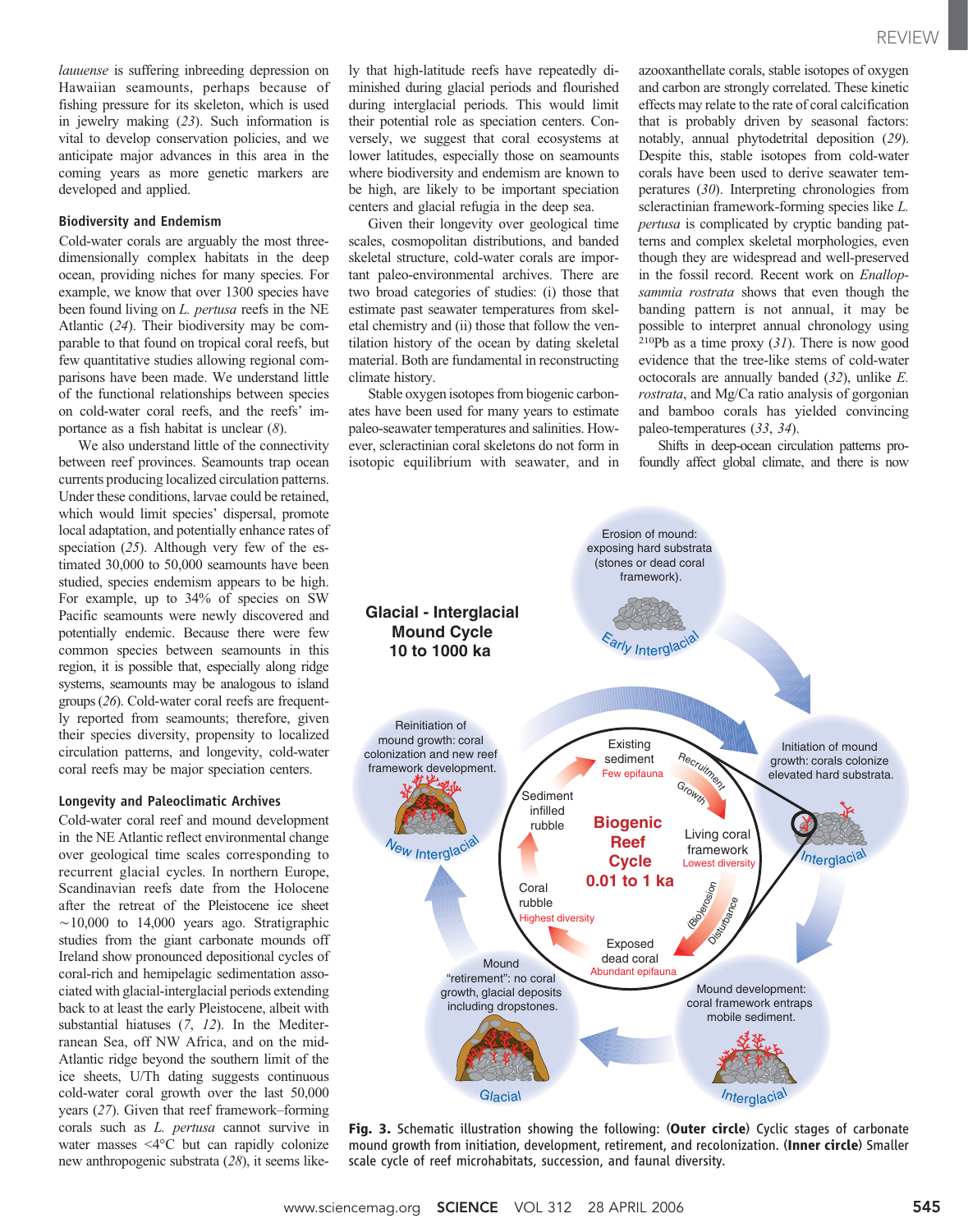# REVIEW

evidence that cold-water corals have recorded these oceanic shifts in their skeletons. Because U/Th dating yields coral age and 14C dating provides coral age plus the age of the inorganic carbon in seawater, complementary U/Th and 14C studies infer the age of the seawater in which the coral grew (35). Adkins et al. (36) suggest that the solitary coral Desmophyllum cristagalli experienced shoaling of ''young,'' low-nutrient North Atlantic deep water and replacement with ''old,'' high-nutrient southern source water. Shoaling of more than 200 m occurred very rapidly, i.e., during the coral's 160-year lifetime, and coincided with the transition to the Bølling-Alleröd warming period. This approach has now been used to study ventilation histories in the Southern Ocean (37) and North Atlantic (38).

# **Threats**

Although we are only now starting to realize the ubiquity of cold-water coral reefs, their biodiversity, and value as paleoclimatic resources, human activities threaten these ecosystems in three ways: (i) bottom trawling causes damage, (ii) hydrocarbon drilling and seabed mining have potential impacts, and (iii) ocean acidification has potentially severe effects on calcifying reef fauna.

There is global evidence that these habitats have been damaged by trawling for deep-water fish, causing severe physical damage from which recovery to former reef status will take several hundreds or thousands of years, if at all (Fig. 4) (1, 39–41). Several nations, including Canada, Norway, UK, and USA, have responded by closing cold-water coral habitats to bottom fishing. Beyond territorial waters on the High Seas, no individual nation has jurisdiction, and any conservation measures would need to be developed using the United Nations Convention on the Law of the Sea (1).

Compared with widespread evidence for physical damage to reef structures from bottom trawling, there is little evidence that hydrocarbon exploitation substantially threatens cold-water

coral ecosystems. L. pertusa colonizes North Sea oil platforms and seems to have formed a self-seeding population, despite proximity to drilling discharges (42). Greatest concern is over the potential for drill cuttings to smother reef fauna (43), but such effects would be highly localized when compared with the extent of seabed affected by bottom trawling. To date, there has been little interest in mining the rich mineral deposits found in some seamounts and along oceanic ridge systems. However, mining activities risk causing local extinctions on seamounts supporting endemic species.

Perhaps the most insidious threat to coldwater coral reef ecosystems is from ocean acidification. There is general consensus that atmospheric carbon dioxide levels are rising sharply, and modeled scenarios suggest that this could cause the greatest increase in ocean acidification over the last 300 million years (44). Current research predicts that tropical coral calcification would be reduced by up to 54% if atmospheric carbon dioxide doubled (45). There have been no studies to examine these effects on cold-water corals, but given the lowered carbonate saturation state at higher latitudes and deeper waters, these species may be even more vulnerable. In addition to the effect acidification could have on coral calcification, modeling studies predict that the depth at which aragonite dissolves could shallow by several hundred meters, thereby raising the prospect that areas once suitable for coldwater coral growth will become inhospitable (10, 45, 46).

# Conclusions

This Review highlights recent major advances in our understanding of cold-water coral ecosystems after intensified research efforts across the biological and geological sciences. Of particular importance are studies into paleoclimatic archives, biodiversity, and habitat destruction. Emerging concepts are the importance of cold-water coral





reefs as speciation centers and deep-water glacial refugia, major threats posed by the impacts of ocean acidification, and evidence confirming hydrodynamic biogeological carbonate mound growth processes.We expect to see continued advances in many areas, particularly reproductive and genetic studies, biodiversity, biogeography, species interaction, and ecological studies where time series of data are required. Sea floor observatories are anticipated to play an important future role (47).

Despite the inherent difficulties of studying these habitats, there is an urgent need for sound information on which to base long-term management plans. Bottom trawling, often on the High Seas, has damaged cold-water coral ecosystems, and we do not understand the long-term implications of ocean acidification. The vast majority of cold-water coral reef studies so far are from the developed world; therefore, a need exists to transfer expertise in deep-water surveys to the developing world and to begin unified ocean basin–scale comparisons if we are to appreciate the global connectivity and importance of these reefs of the deep.

#### References and Notes

- 1. A. Freiwald, J. H. Fosså, A. Grehan, T. Koslow, J. M. Roberts, Cold-Water Coral Reefs (United Nations Environment Programme–World Conservation Monitoring Centre, Cambridge, 2004).
- 2. J. M. Roberts, C. J. Brown, D. Long, C. R. Bates, Coral Reefs 24, 654 (2005).
- 3. The terms "cold water," "deep water," or "deep sea" have all been used to discriminate these corals from shallow, warm-water tropical species. Depth-based definitions are inadequate, because cold-water corals have wide depth distributions, e.g., L. pertusa occurs at depths of 40 m in fjords to over 3000 m in the open ocean. Confusion exists over whether cold-water corals form reefs. Biogenic cold-water coral reefs are frameworks produced by scleractinian corals that alter sediment deposition, provide structural habitat, and are subject to dynamic processes of growth and (bio)erosion. Cold-water coral carbonate mounds are larger structures formed by successive periods of coral reef development, sedimentation, and (bio)erosion. They may or may not support contemporary reefs and are referred to as active or retired mounds, respectively (11).
- 4. D. G. Masson et al., Mar. Geol. 194. 159 (2003).
- 5. A. J. Wheeler, B. J. Bett, D. S. M. Billett, D. G. Masson, D. Mayor, in Benthic Habitats and the Effects of Fishing, P. W. Barnes, J. P. Thomas, Eds. (American Fisheries Society, Maryland, 2005), pp. 807–817.
- 6. N. H. Kenyon et al., Mar. Geol. 195, 5 (2003).
- 7. Expedition Scientists, Tech. Rep. IODP Prel. Rept. 307, 10.2204/iodp.pr.307.2005 (2005).
- 8. Additional information is available as supporting material on Science Online.
- 9. S. D. Cairns, unpublished data.
- 10. J. M. Guinotte et al., Front. Ecol. Environ. 4, 141 (2006).
- 11. V. A. I. Huvenne et al., in Cold-Water Corals and
- Ecosystems, A. Freiwald, J. M. Roberts, Eds. (Springer, Berlin, 2005), pp. 535–569.
- 12. B. Dorschel, D. Hebbeln, A. Rüggeberg, W.-C. Dullo, A. Freiwald, Earth Planet. Sci. Lett. 233, 33 (2005).
- 13. M. Hovland, M. Risk, Mar. Geol. 198, 83 (2003).
- 14. G. C. A. Duineveld, M. S. S. Lavaleye, E. M. Berghuis, Mar. Ecol. Prog. Ser. 277, 13 (2004).
- 15. M. White, C. Mohn, H. de Stigter, G. Mottram, in Cold-Water Corals and Ecosystems, A. Freiwald, J. M. Roberts, Eds. (Springer, Berlin, 2005), pp. 503–514.
- 16. K. Kiriakoulakis, B. J. Bett, M. White, G. A. Wolff, Deep Sea Res. **51**, 1937 (2004).
- 17. K. Kiriakoulakis et al., in Cold-Water Corals and Ecosystems, A. Freiwald, J. M. Roberts, Eds. (Springer, Berlin, 2005), pp. 715–729.
- 18. K. R. N. Anthony, K. E. Fabricius, J. Exp. Mar. Biol. Ecol. 252, 221 (2000).
- 19. R. G. Waller, in Cold-Water Corals and Ecosystems, A. Freiwald, J. M. Roberts, Eds. (Springer, Berlin, 2005), pp. 691–700.